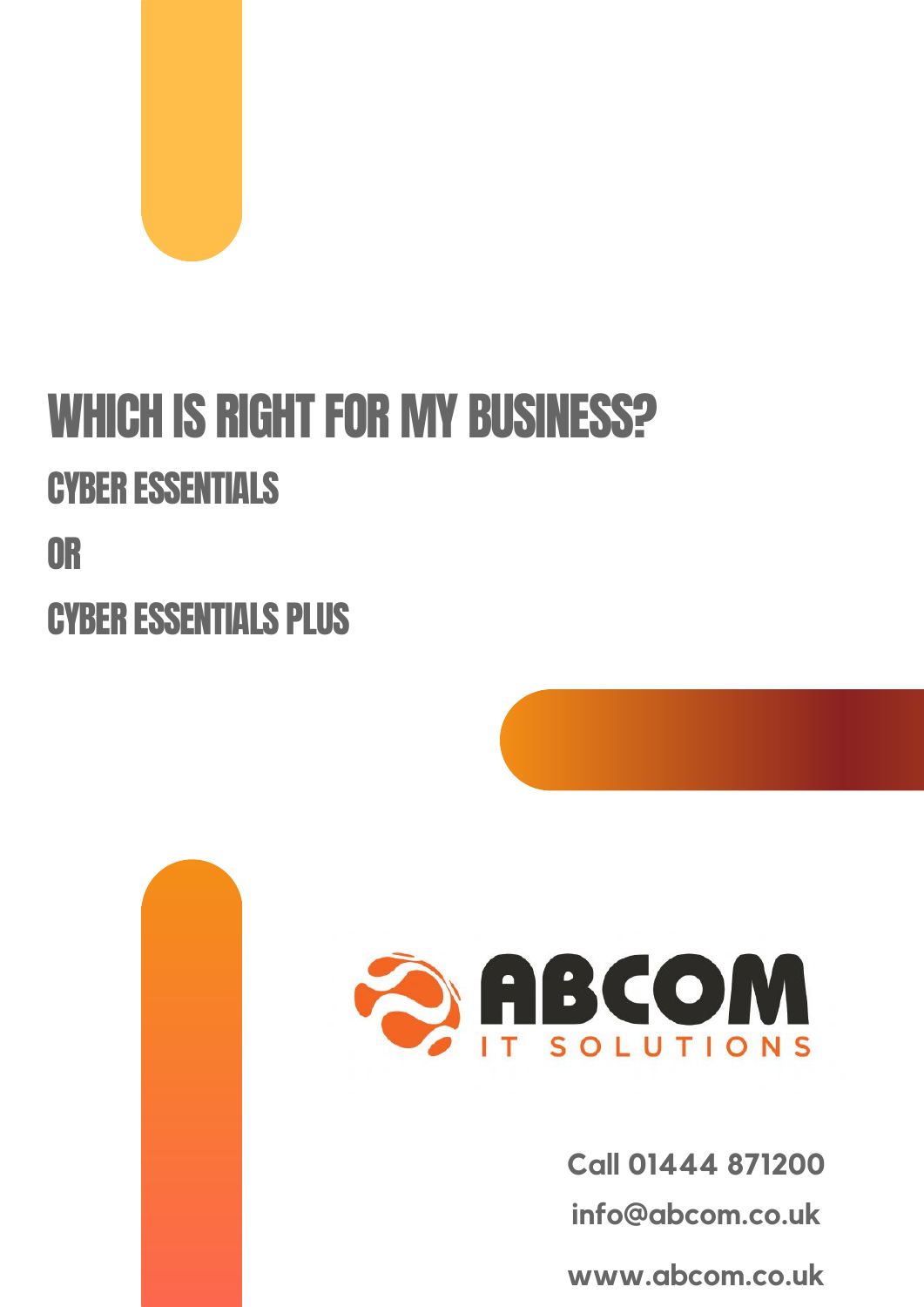

# CONTENTS

3

4

5

6

7

- What is the Cyber Essentials scheme? 3
- What are the certification standards? 4
- Cyber Essentials 5
- Cyber Essentials Plus 6
- The main advantage of Plus 7
- Which is right for me? 8
- Show you're serious about security today 9

#### WELCOME TO ABCOM IT Solutions

Our business is providing IT and telecoms services to Small to medium businesses.

Now we can offer Cyberessentials to help protect your business and demonstrate to your clients and suppliers that your business takes security seriously.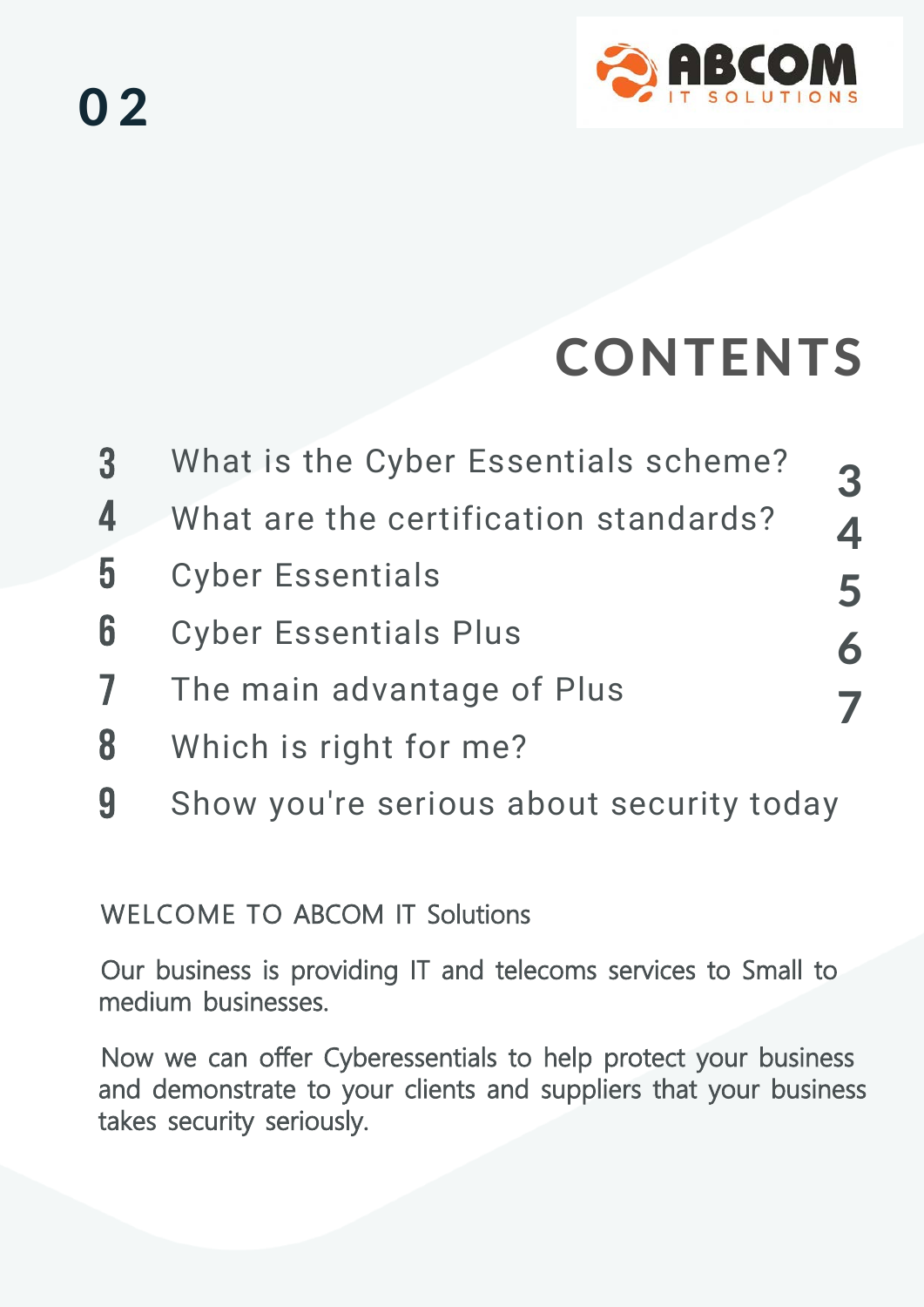

### **What is the Cyber Essentials scheme?**

If your work has any crossover with the UK government, you've probably heard the words 'Cyber Essentials' mentioned at some point.

In 2014, the British government recognised the enormous risk posed by cyber attacks to organisations working with their departments as suppliers and partners.

They also recognised that the majority of these risks could be avoided by following a set of basic security measures.

In response, they launched the Cyber Essentials scheme. This scheme ensures a standard level of cybersecurity across all of their suppliers.

That means even small businesses without IT teams dedicated to cyber security could be protected. The relevance of this certification is only growing. In the last few years SME (small and medium enterprises) have been the increasing target of crippling cyber attacks - many of which could have been prevented through Cyber Essentials compliance.

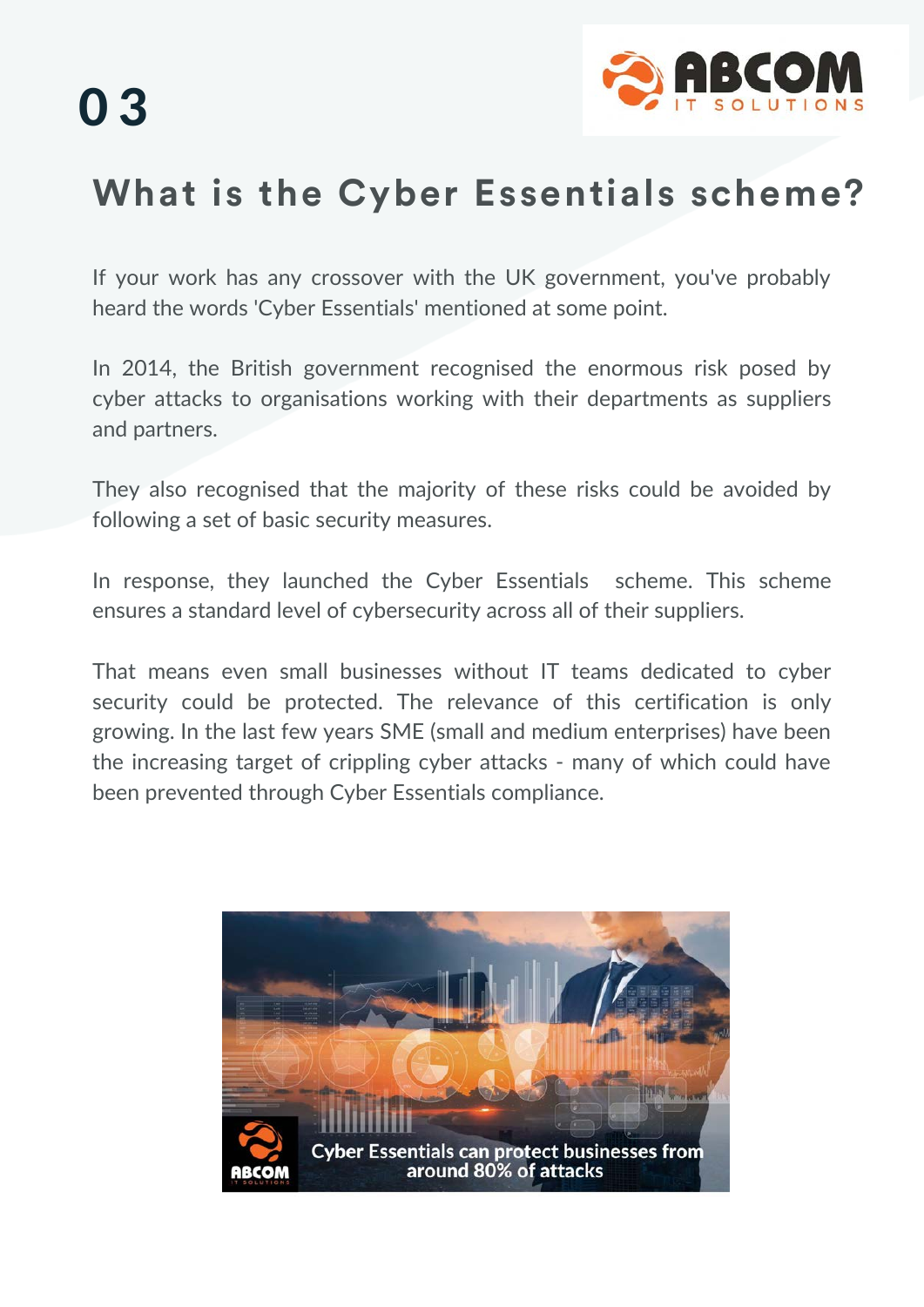

# 0 4

#### **What are the certification standards?**

Cyber 'Essentials' are exactly that. They are the essential actions every business should take for comprehensive digital security and protection from cyber threats.

The certifications verify that you are compliant with those guidelines.

#### **The current scheme offers SMEs two certification standards to choose from:**



#### **CYBER ESSENTIALS CYBER ESSENTIALS PLUS**

Today, Cyber Essentials certification is required for government contracts and, increasingly, for tender in other fields. But more than that, certification is an *investment in the future and security of your business.* 

Earning certification demonstrates an essential commitment to cyber safety to both business partners and customers. In this paper, we're going to take a closer look at the details of the Cyber Essentials scheme as a whole, and explain the difference between the two certifications.

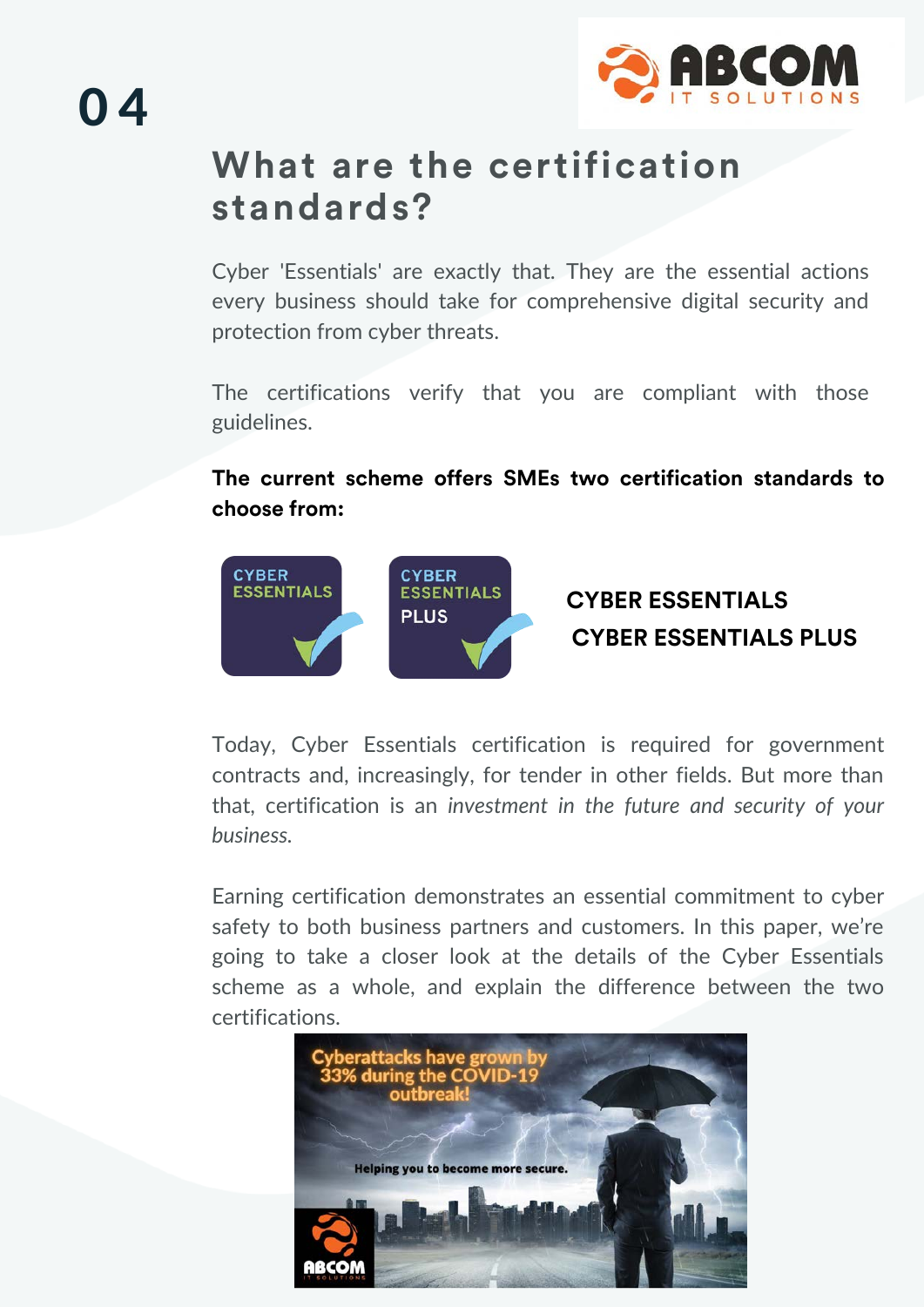

### **Cyber Essentials**



The Cyber Essentials certification process is the first step to cyber security in the UK. It outlines the security controls organisations must have to protect their data.

The scheme assesses five technical controls:



Boundary firewalls and internet gateways - *that you have a secure internet connection*



Secure configuration - *that you have the most secure settings turned on on all your company devices*



User access control - *that you have full control over who is accessing your data and services*



5

Malware protection - *that you have protection in place against viruses and malware*

Patch management - *that your devices and software are updated with the latest versions*

Once you understand these basic controls and have them in place, you must fill out a questionnaire confirming your devices meet these criteria. This is a self-assessment which you then sign and submit for review by a certification body.

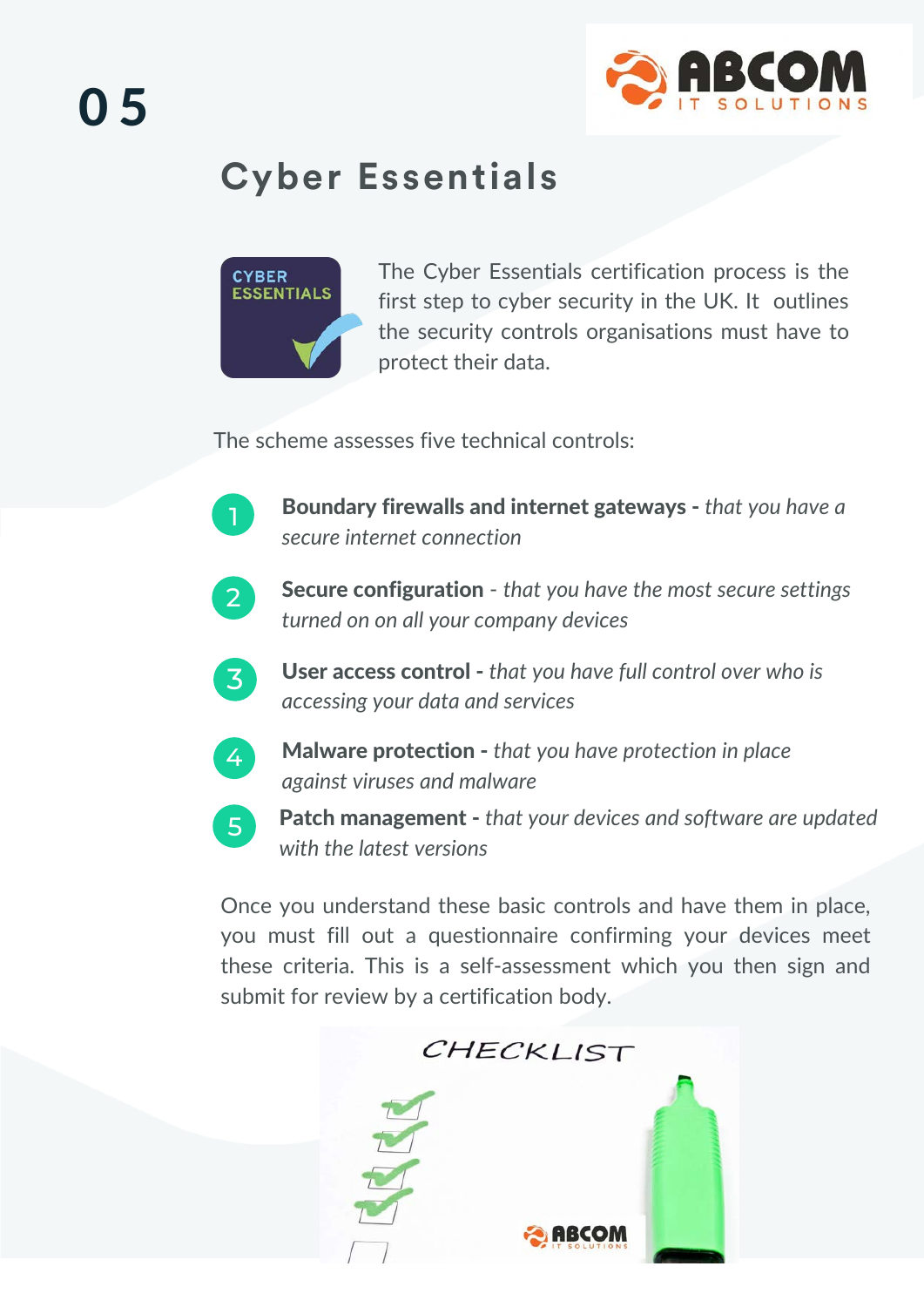

#### Cyber Essentials Plus



Cyber Essentials Plus has the very same requirements as Cyber Essentials (you must have all five security controls in place) but differs in one crucial aspect.

While Cyber Essentials is self-assessed and relies on your word that your company is compliant, Cyber Essentials Plus *also includes an independent assessment* carried out by a licensed auditor.

After completing the self-assessment portion, an auditor will typically come to your location or, with CyberSmart, remotely access your network. They will manually check for issues and make sure your assessment was correct. This could include testing anti-malware software by sending emails, checking for outdated software on a device, or testing how files are accessed by different users.

If the certification body deems your technical controls are acceptable, you will be certified and earn a place on the government's directory of Cyber Essentials Plus compliant organisations.

The certification signifies that your company has implemented all the cybersecurity measures necessary to protect customer data.

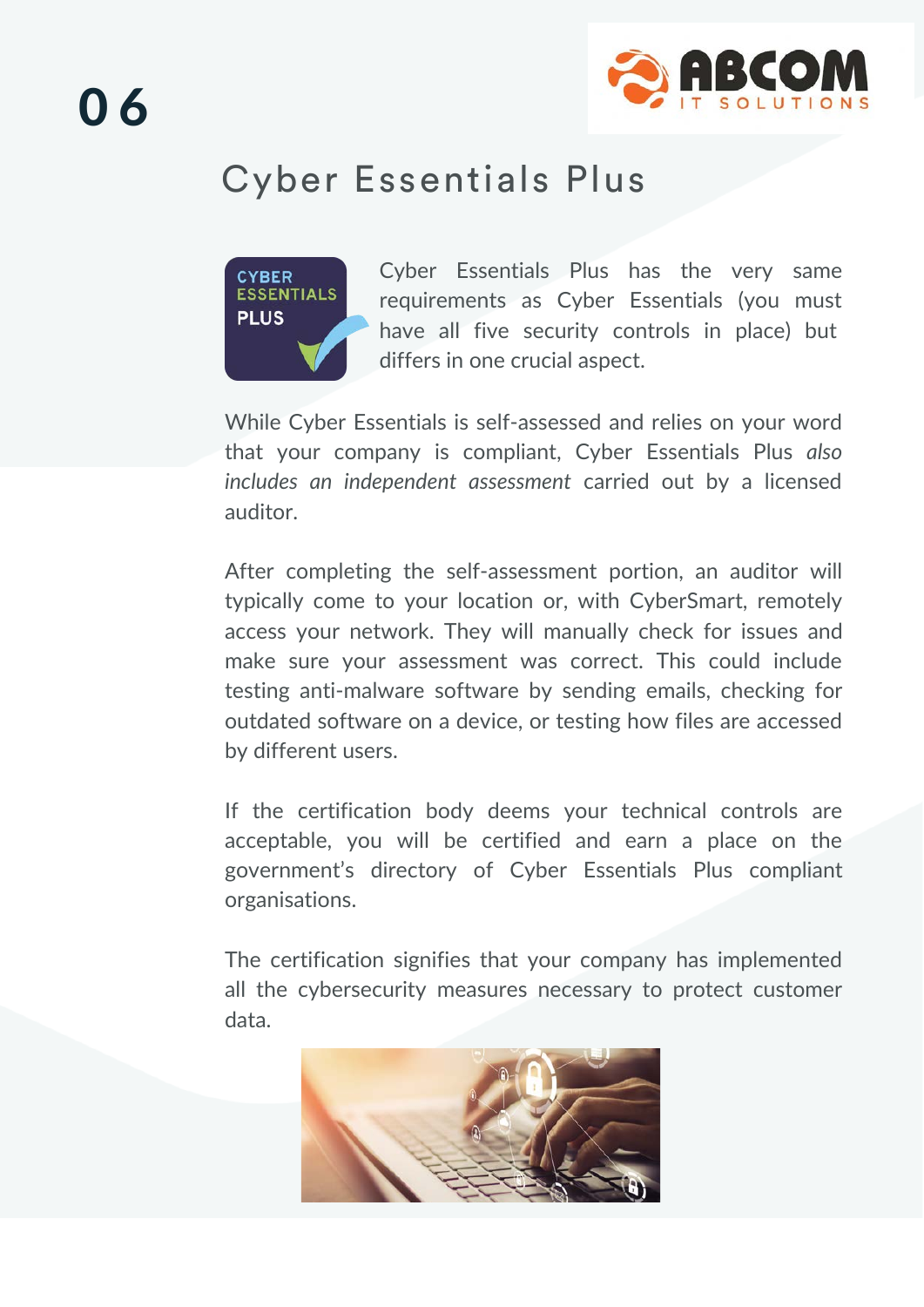

### The main advantage of Cyber Essentials Plus

At this point, you might be wondering: is there a real benefit to the extra effort of earning Cyber Essentials Plus?

The primary advantage of Cyber Essentials Plus is that it offers absolute assurance that correct controls are in place through use of an impartial third party. Customers and partners don't have to just take your word that you are cyber secure - they can rely on the expertise of a professional. It demonstrates to both your customers and partners that you are committed to cyber security and protects your company.

Beyond the positive image that comes with certification, compliance ultimately means safety. For your business, for your employees, and for your customers.

Taking the time to prepare your company for compliance by implementing firewall protection, secure configurations, user access control, malware protection, and patch management is the first step to become a secure organisation.

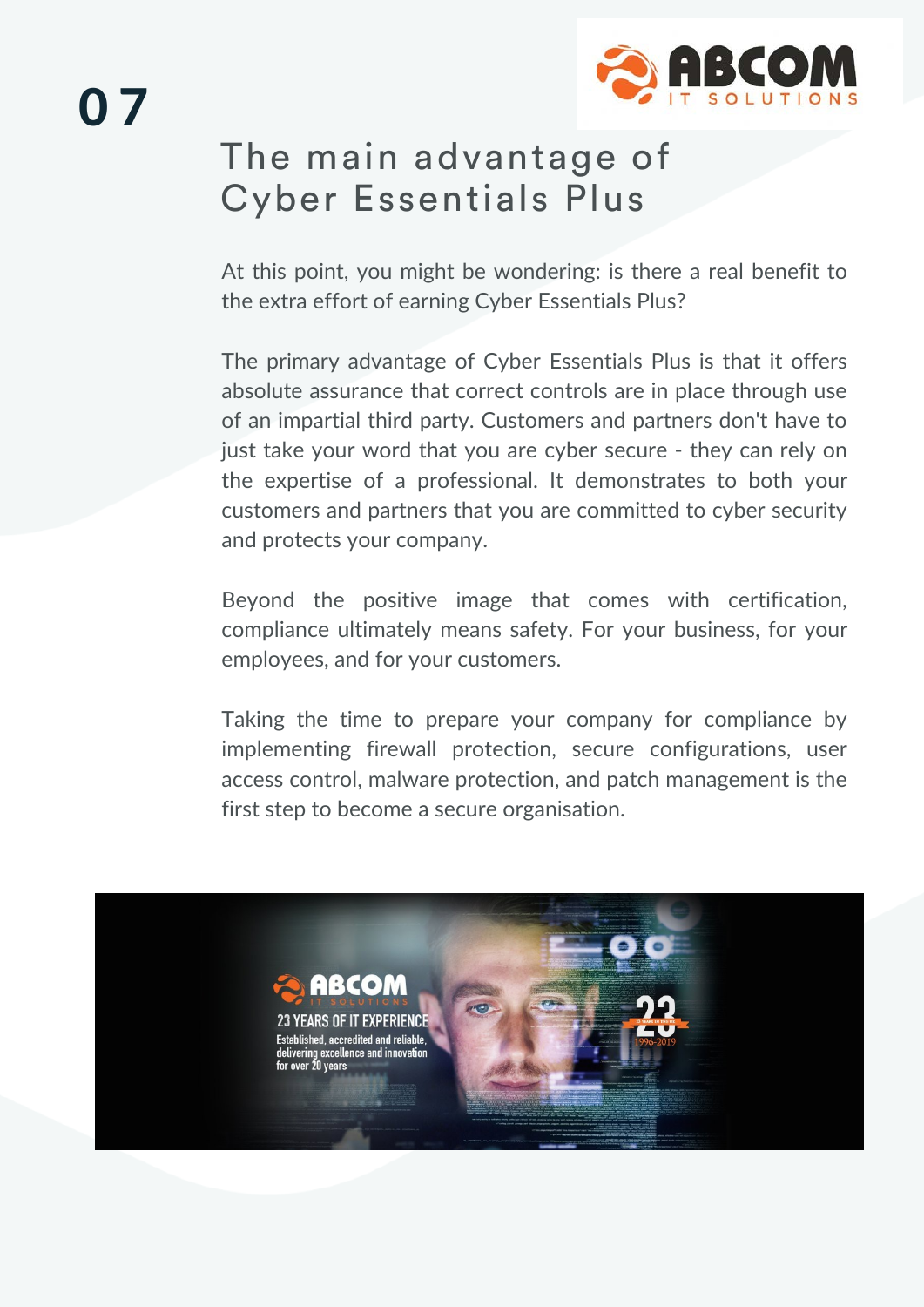#### Which certification is right for me?

Which certification is better for you depends on what your goals are. If you're looking to show customers that you care about data protection, then the Essentials certification can be a solid starting point. It is also advisable and, in some cases a requirement, that companies bidding for contracts or tenders in the public sector achieve the necessary certification.

If you hold any form of sensitive data, you should consider getting the Plus certification. However, for many smaller organisations, the cost of paying an independent auditor can be steep as costs for travel and expenses can quickly add up. If cybersecurity compliance is integral to your sector, as many sectors more often are, the standard Cyber Essentials certification is a great first step.

If you're unsure, start with the Cyber Essentials and you can always add the Plus version further down the line. However, be aware that to achieve Cyber Essentials Plus, you must have achieved Cyber Essentials within the last 3 months.



Cyber security is an **K** investment in the safety and future of your business.

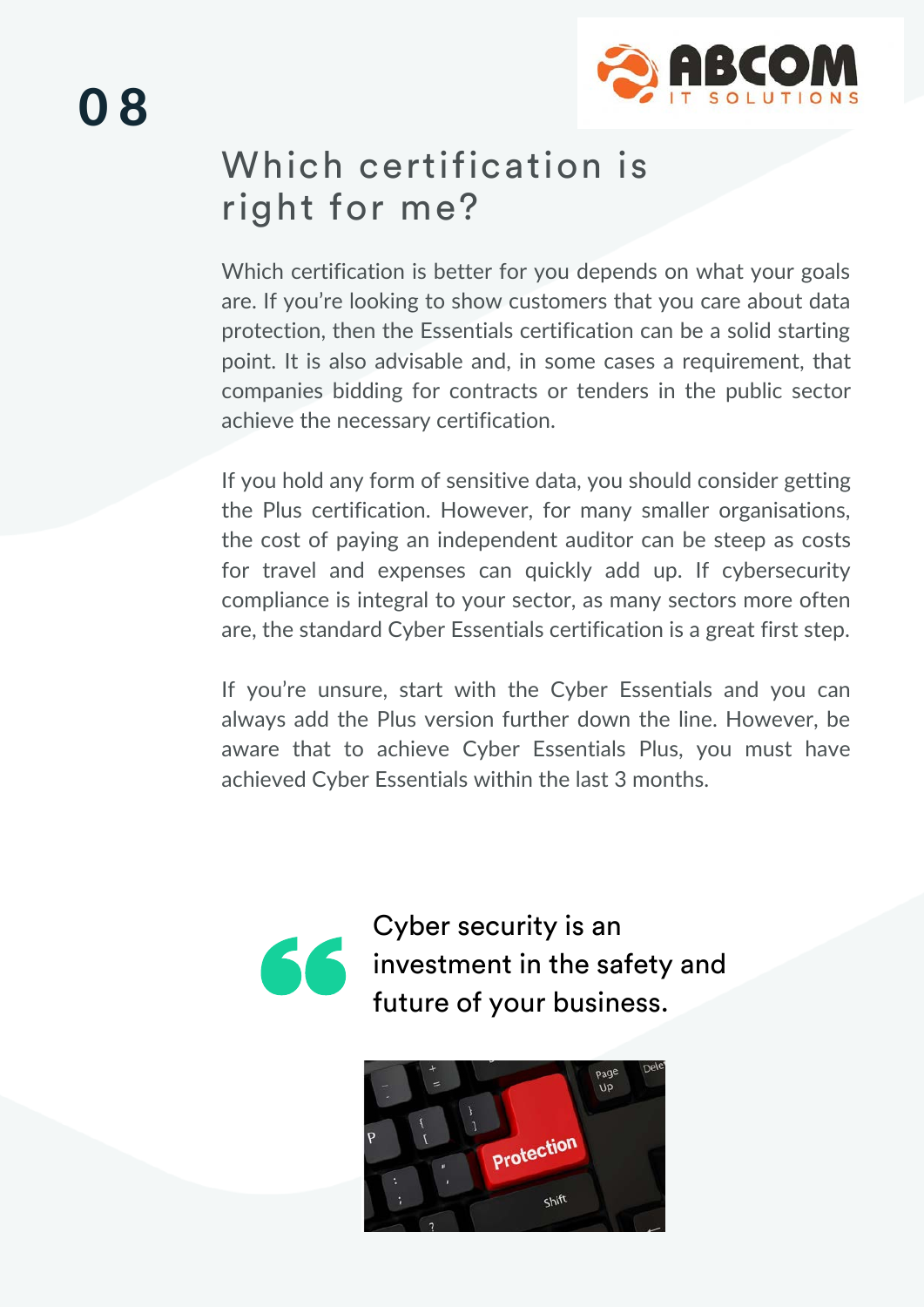

#### Show you're serious about security today

The Cyber Essentials Scheme (and the Plus certification in particular) is an excellent way to show your customers that you take their security seriously. CyberSmart is a leading IASMEapproved Certification Body and can will support you every step of the way in securing the Cyber Essentials and Cyber Essentials Plus certifications.

Our cyber-readiness process can help you to achieve both standards of certification faster than anyone else in the market, with a 100% success rate, often on the same day.

But certification only proves your business is protected at a particular snapshot in time. If you're serious about security, our easy app can be installed on all company devices to ensure they are compliant with guidelines 24/7 for the whole year.



*The desktop and mobile app ensure constant compliance in your business*